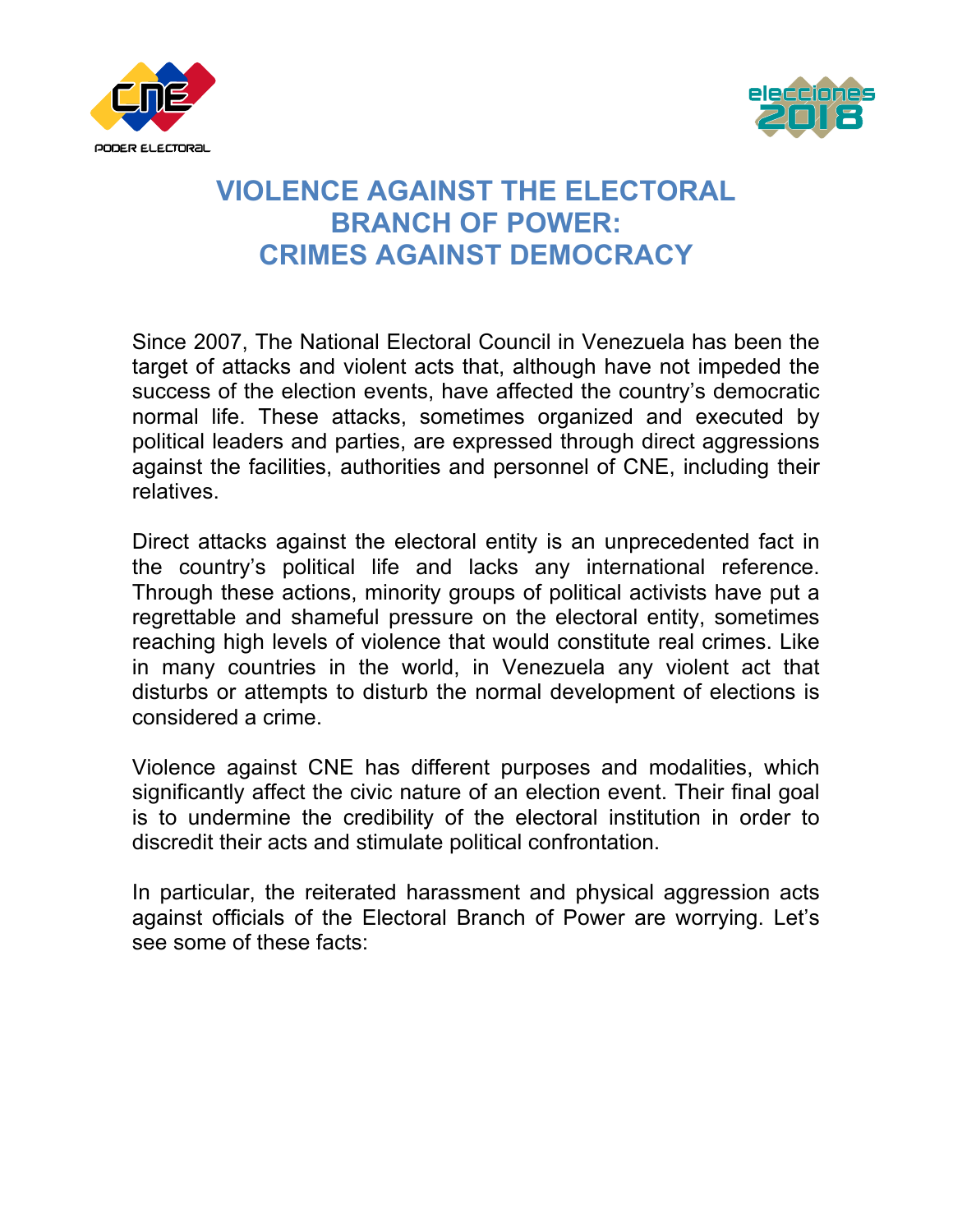



- **2013:**
	- $\circ$  Upon completion of the presidential election in 2013, the then opposition candidate, Henrique Capriles, did not recognize the results and called for violence in the street and against CNE, which resulted in the deaths of 11 people.
	- o Seven CNE offices throughout the country were attacked and their workers were harassed in the states of Anzoátegui, Mérida, Monagas, Sucre, Trujillo, Zulia, and Yaracuy.
	- o Directors of the electoral entity were harassed at their homes, including the President of CNE, Tibisay Lucena, whose home was harassed, including its residents who were practically kidnapped by violent groups the night of April 15.
	- o During a demonstration in support of CNE, near its headquarters in Zulia state on April 16, a young man was killed by sharpshooters.
- **2014:**
	- o During the violent protests between February and June, in the context of the so-called "Operación La Salida" (The Way-out Operation), staged by the opposition, three CNE offices in the states of Lara, Táchira and Anzoátegui were attacked.
	- o The CNE seat in Zulia state was set on fire and completely destroyed.
	- o The homes of top officials of the National Electoral Council were also submitted to harassment and aggression.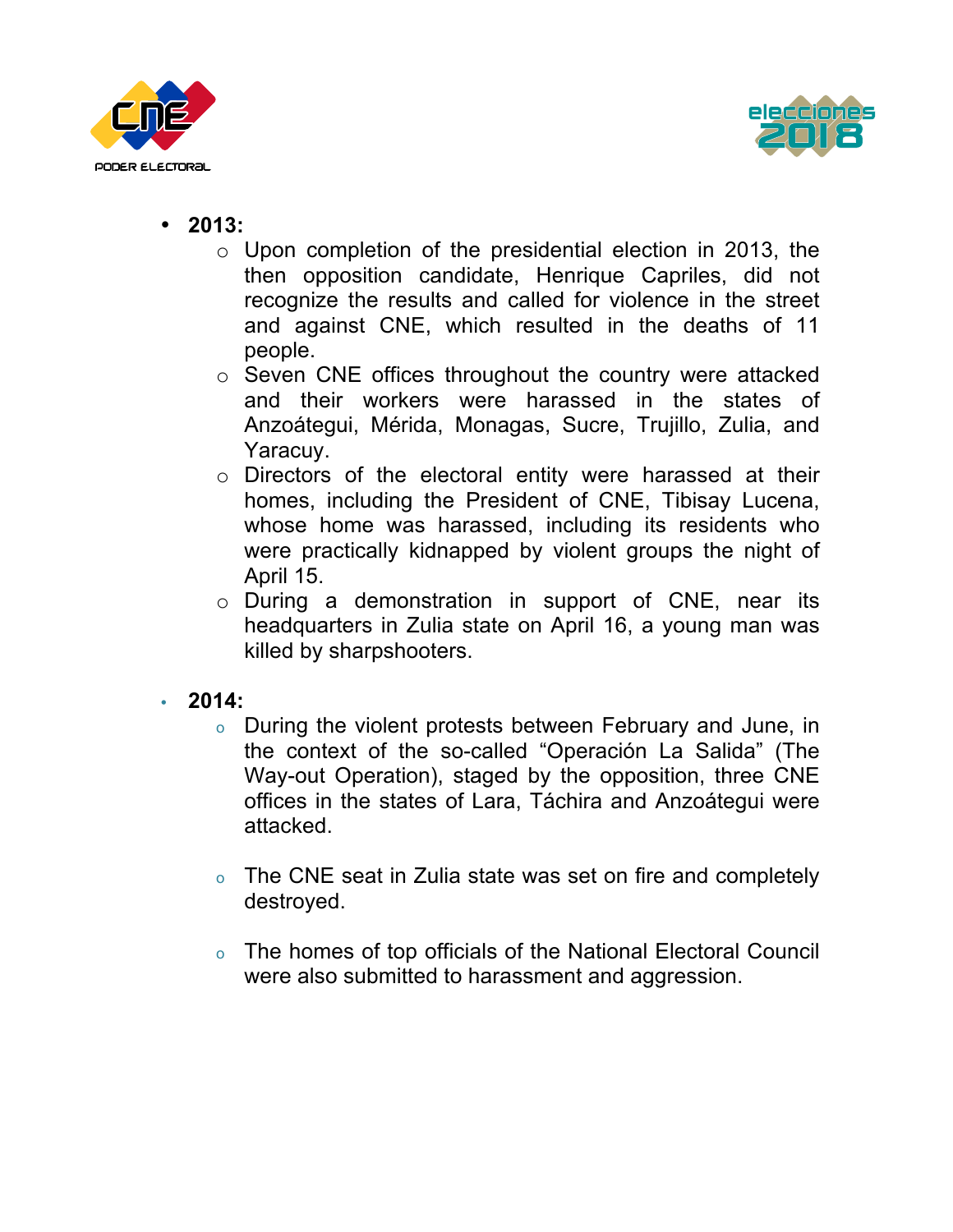



- o Streets were closed and access to some neighborhoods in some municipalities throughout the country was blocked, affecting also access to seats of CNE and preventing personnel from traveling from their homes to their worksites.
- **2015:**
	- o In 2015, the main opposition leaders staged a campaign discrediting CNE and its authorities. Since the beginning of the year, four negative matrices against the electoral authority were created in the media: The National Electoral Council allows for fraud; it is neither independent nor impartial, and discourages opposition voters. After the congressional elections in 2015, in which the opposition won the majority of posts, no opposition representative or leader rectified for the attacks.
- **2016:**
	- o In the context of the activities regarding the request by the opposition to hold a recall referendum against the President, the National Electoral Council and its workers were again harassed by opposition political groups.
	- o During the event to validate signatures in June, more than 20 officials were object of verbal and physical aggressions while they were fulfilling their duties.
	- o Several CNE workers, including the top authorities, were the target of hatred campaigns in social media by opposition political leaders.
	- o Five CNE seats in the states of Táchira, Trujillo, Carabobo, Yaracuy, Mérida, and Lara were victims of different degrees of aggression, including firearm shooting and throwing of incendiary devices.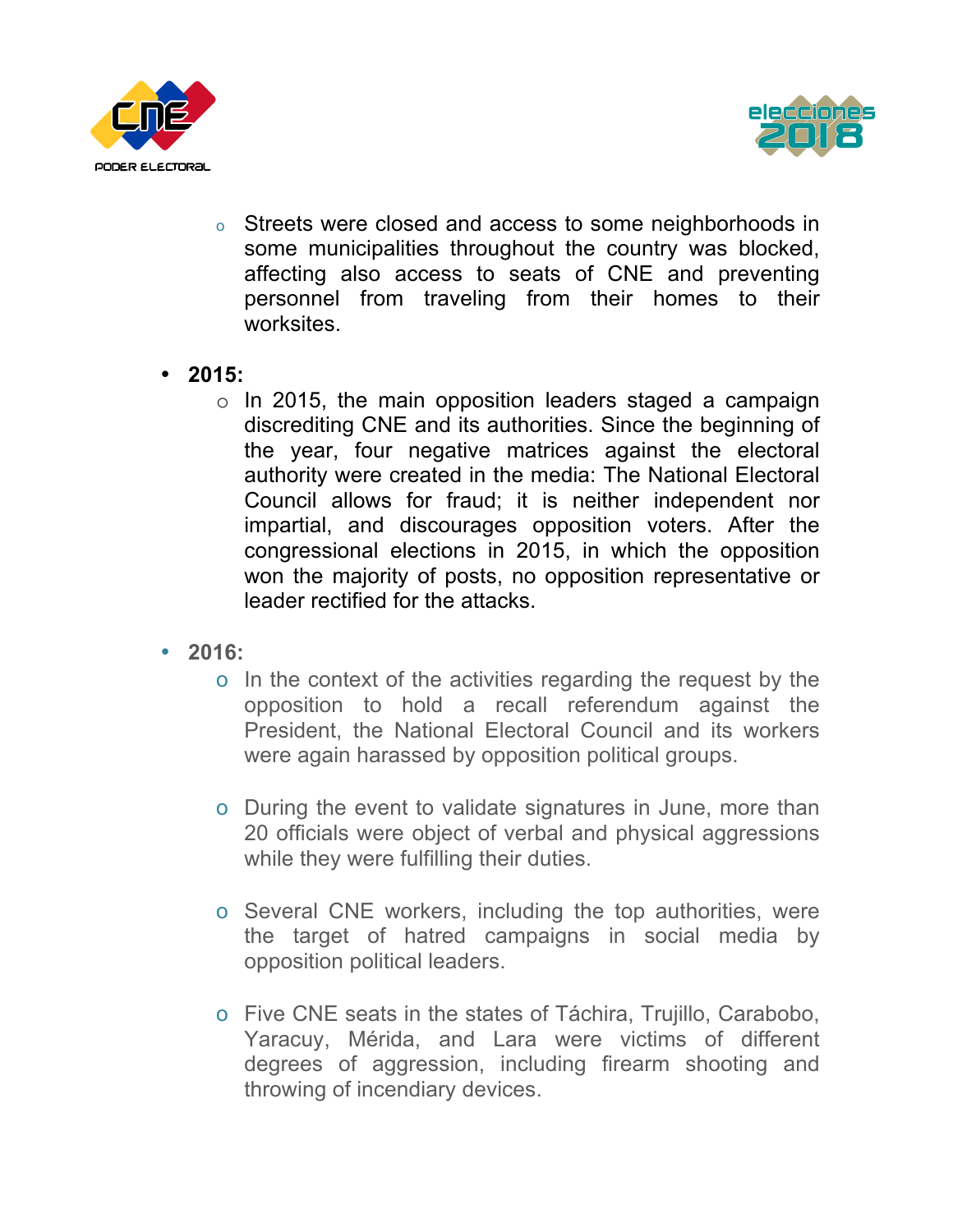



- o The CNE authorities were forced to suspend labor activities on three occasions as a consequence of violent demonstrations against their facilities, as a measure to avoid aggressions against its officials.
- o Workers of the National Electoral Council were forced to file constitutional complaints with the Supreme Tribunal of Justice, as a consequence of threats against their physical integrity and obstacles to access their worksites.

**Discrediting the electoral arbiter.** Over recent years, the electoral entity has been object of a discredit campaign, especially targeted against its directors. This campaign that uses the media and particularly social media and incites hatred against the electoral authorities and workers has to main objects:

- 1. Blurring the CNE functions in the eyes of the national and international community. This campaign is intended to separate the election system, which has been recognized for its good performance, from the decisions and policies taken by its authorities, portraying the authorities as "criminals".
- 2. Fracture and weaken the moral of the institution, threatening and trying to demoralize, by means of criminal accusations in the media, the officials and workers of the electoral entity.

Special mention should be made to the campaign led in 2016 against the president of the CNE, Dr. Tibisay Lucena, which constitutes a despicable example of gender-based violence and incitation to hatred. These aggressions, intended to damage her honor and reputation, including her family, is a constant element which the CNE authorities have been submitted to.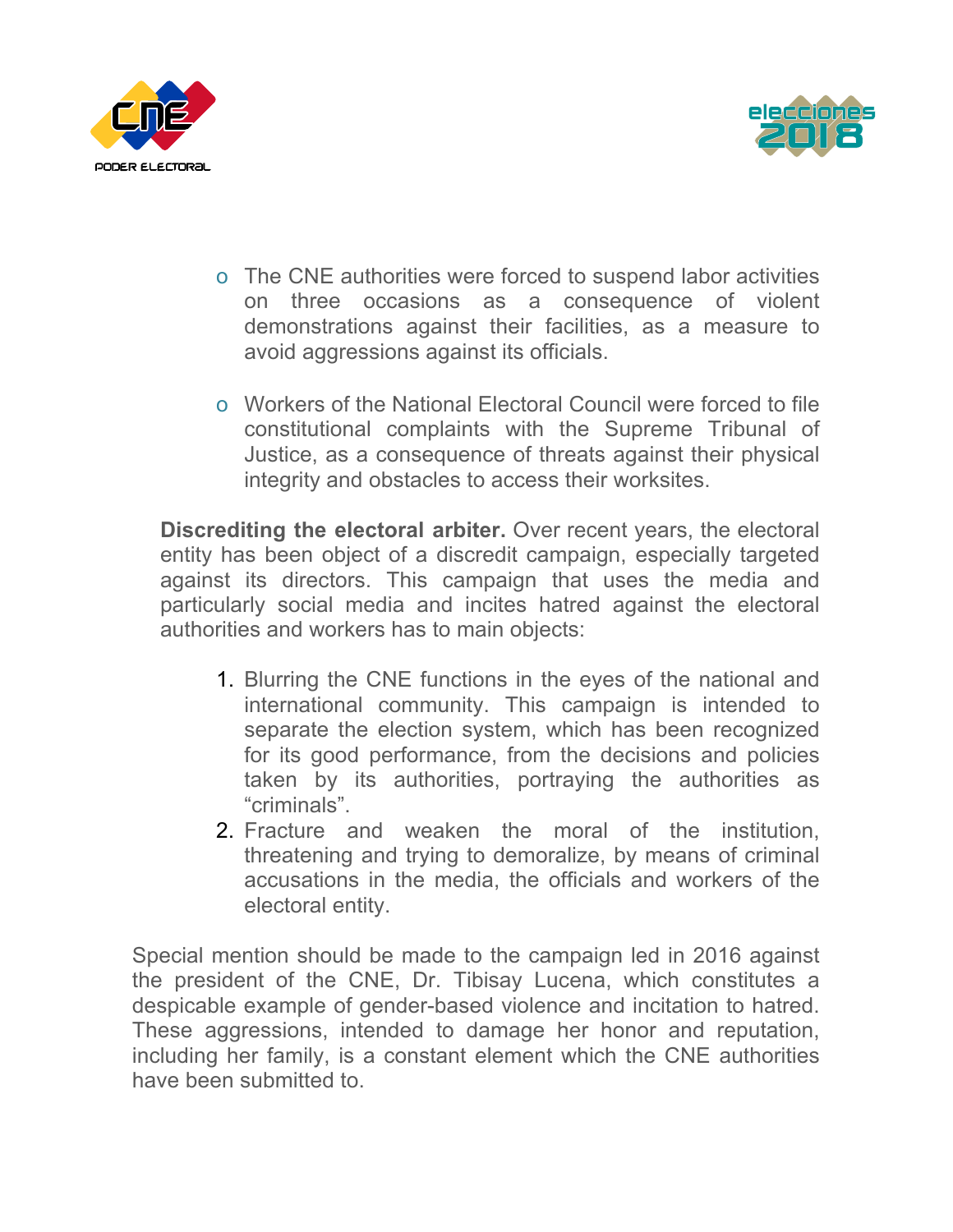



## **2017. Violence during the election of the National Constituent Assembly**

The National Electoral Council directly suffered the political violence from the very moment at which the elections of the National Constituent Assembly (ANC) were legitimately and constitutionally convened.

The political opposition, which refused to participate on July 30 election, made public calls to sabotage and hinder the elections clearly violating the Constitution and electoral laws. In Venezuela, calling for abstention in an election is an electoral offense. Calls to forcefully preventing citizens from exercising their right to vote by political parties that have reached publicly elected posts using the same election system undoubtedly constitutes a regrettable political step backwards by a sector of the country.

The days prior to the election, CNE officials were victims of the campaign inciting to hatred by being object of aggression and insults at their worksites and homes to force them to hand over the voting machines and the election material to be destructed.

Due to the high levels of violence against the constituent election process of July 30, which were expressed through the direct attacks against the headquarters, infrastructure and personnel of the CNE, the electoral authority had to take extraordinary measures in more than 150 municipalities so as to guarantee the right to vote of the Venezuelan voters.

These measures included:

- Relocating polling centers in those areas affected by violence.
- Establishing conditions for voters in the areas affected by violence to be able to vote in another polling center in their municipality.
- Opening emergency polling centers in cities like Caracas.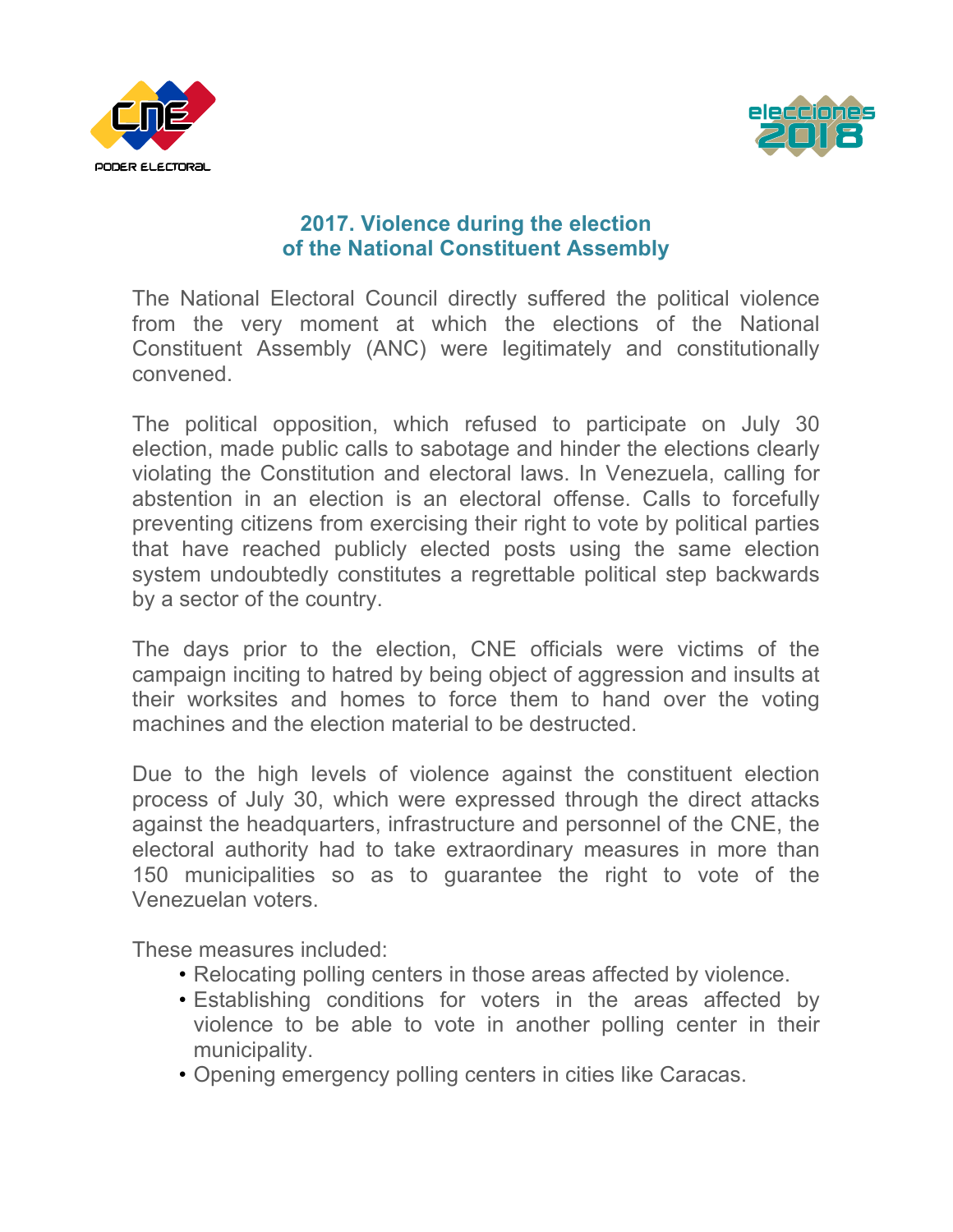



• Adopting additional security protocols to guarantee transparence of the vote.

The automated polling platform (voting machines, transmission equipment and electoral material) was distributed in some municipalities in the Venezuela amidst strong street violence and barricades that blocked access to polling centers. Workers of the electoral entity carried out this task running serious risks against their physical integrity. The successful completion of the work should be attributed to the mystic and dedication of the CNE personnel.

The day before the elections, several polling centers were assaulted by violent groups and in some places, voting machines and electoral material were set on fire. Notwithstanding, the most part of the electoral infrastructure was protected by the personnel, eve risking their own lives. Several CNE workers were attacked in the street only for wearing the CNE uniform and the distinctive signs of the institution.

On the Election Day, a polling center in the western state of Táchira was shot. Polling centers in the central state of Guárico were attacked with incendiary bombs. Notwithstanding, the responsible official at the polling centers safeguarded the votes that had already been cast.

In addition to physical violence, these CNE workers also face an intimidation campaign on social media by Provea, which is an organization for the defense of human rights. The contents and reach of the campaign were reported at that time.